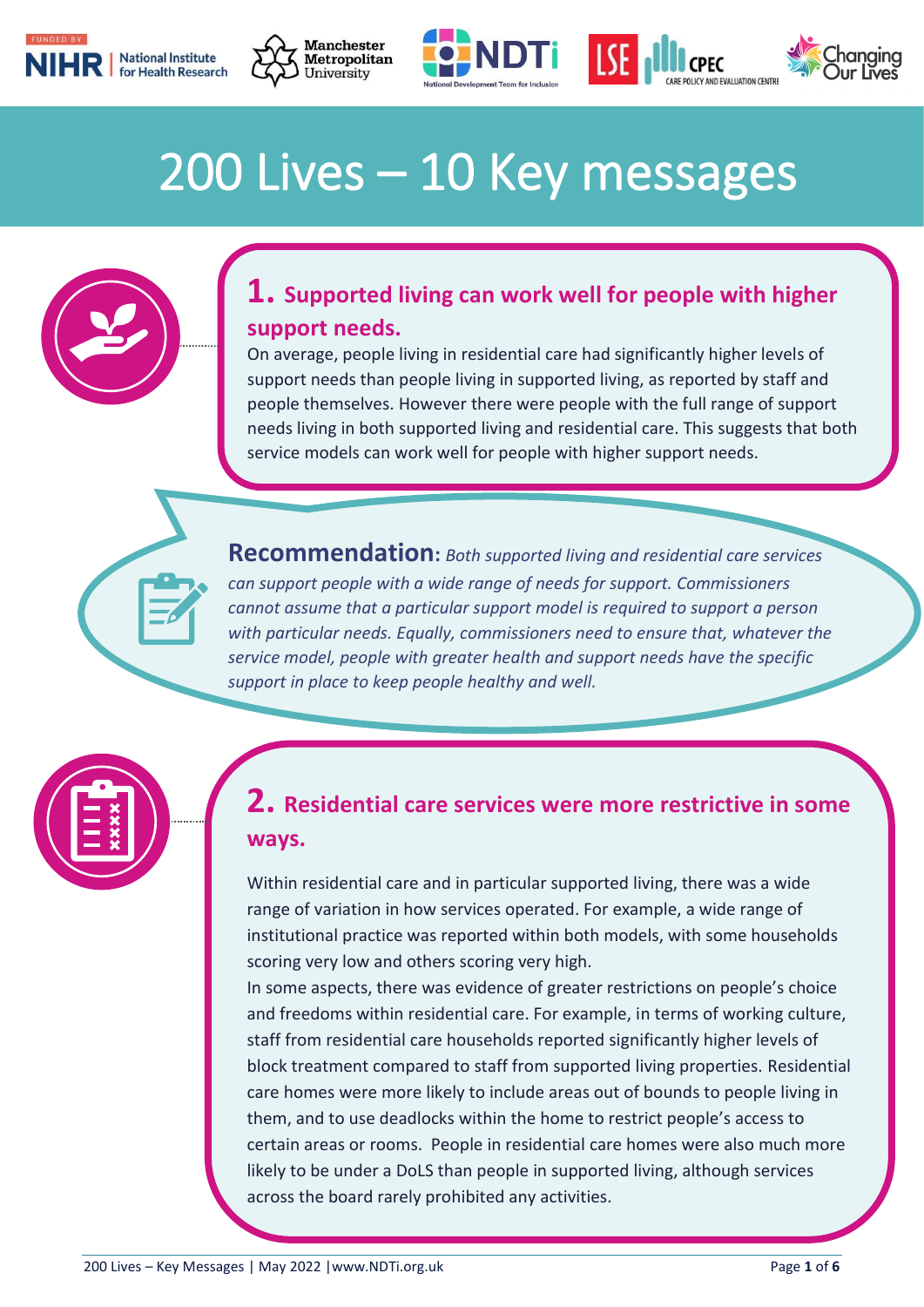#### **Recommendation:** *Commissioners and regulators need to directly contract and/or proactively monitor both supported living and residential care for physical aspects of properties, institutional routines, and issues of access and privacy within the person's home, to ensure that people feel that their house is indeed their home.*

## **3. Including accommodation costs, residential care is more expensive than supported living.**

When accommodation costs are included, residential care is considerably more expensive than supported living. Total cost for individuals in residential care was an order of magnitude higher than that for supported living and those people living independently due to the high accommodation costs.

There was a significant positive association between total costs and the number of health conditions people had. When accommodation costs were excluded, the amount of support required by an individual was the only factor significantly associated with total costs.

**Recommendation:** *Commissioners should expect higher costs for services that support people with greater health and support needs, but cost is not a proxy indicator of service quality.*



# **4. Only a quarter of people in supported living had their full housing rights upheld.**

On average, people in supported living experienced significantly more housing rights as measured by the Real Tenancy Test than people in residential care, and were significantly more likely to have their own front door key and to know who else had keys to their front door. However there were a wide range of scores on the Real Tenancy Test across both service models, suggesting a wide range of variation in housing rights experienced by participants. On average, people in residential care reported on average 7 out of 11 components, compared to an average of 9 for people in supported living. Only a quarter of participants in supported living reported having full housing rights, as measured by the Real Tenancy Test.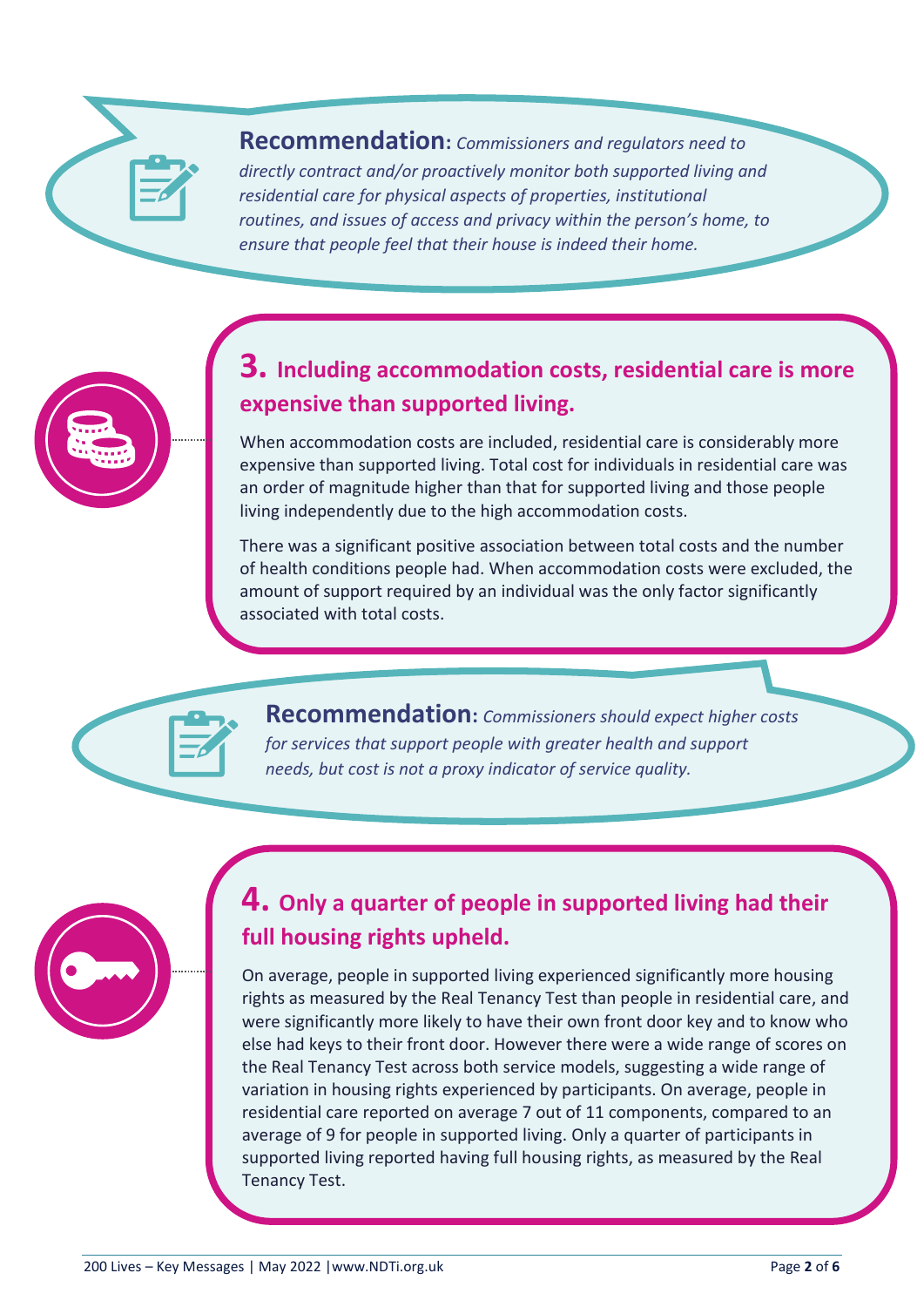**Recommendation:** *Commissioners and regulators should adopt or develop an equivalent to the Real Tenancy Test standards in contracting, monitoring and regulating supported living services. Service providers can also use these or equivalent standards, as can people with learning disabilities and (where relevant) families when considering a house move. An equivalent set of standards concerning housing rights should also be developed for residential care services.*

#### **5. Who people live with is more important to them than the property itself**.

For many people, the company of their housemates and staff was one of their favourite things about where they lived. Equally, some people may prefer to live alone or with a partner. When people did not get along with their housemates or staff, this could be a reason for them to want to move.

**Recommendation:** S*ervice providers should facilitate opportunities for people to meet others who they may want to live with in the future. This includes opportunities to develop long-term friendships over time. It is worth investing the time, and money, to find the right-fit housemates for people. Equally people should have the option to move on or to live alone if they want.*

#### **6. People liked being able to put their own stamp on their home**

It was important to people that they were able claim space within their home and put their own stamp on where they live. This means having their own places and 'spots' within the house, beyond just their room. People valued being able to make the space their own, for example through decorating, gardening and tidying / arranging their spaces.



#### **Recommendation:** *For service providers,*

*ensuring that people have spaces of their own (in both personal and shared areas), arranging as they wish them to, is essential, which will include financial support for furniture and decoration on a regular basis.*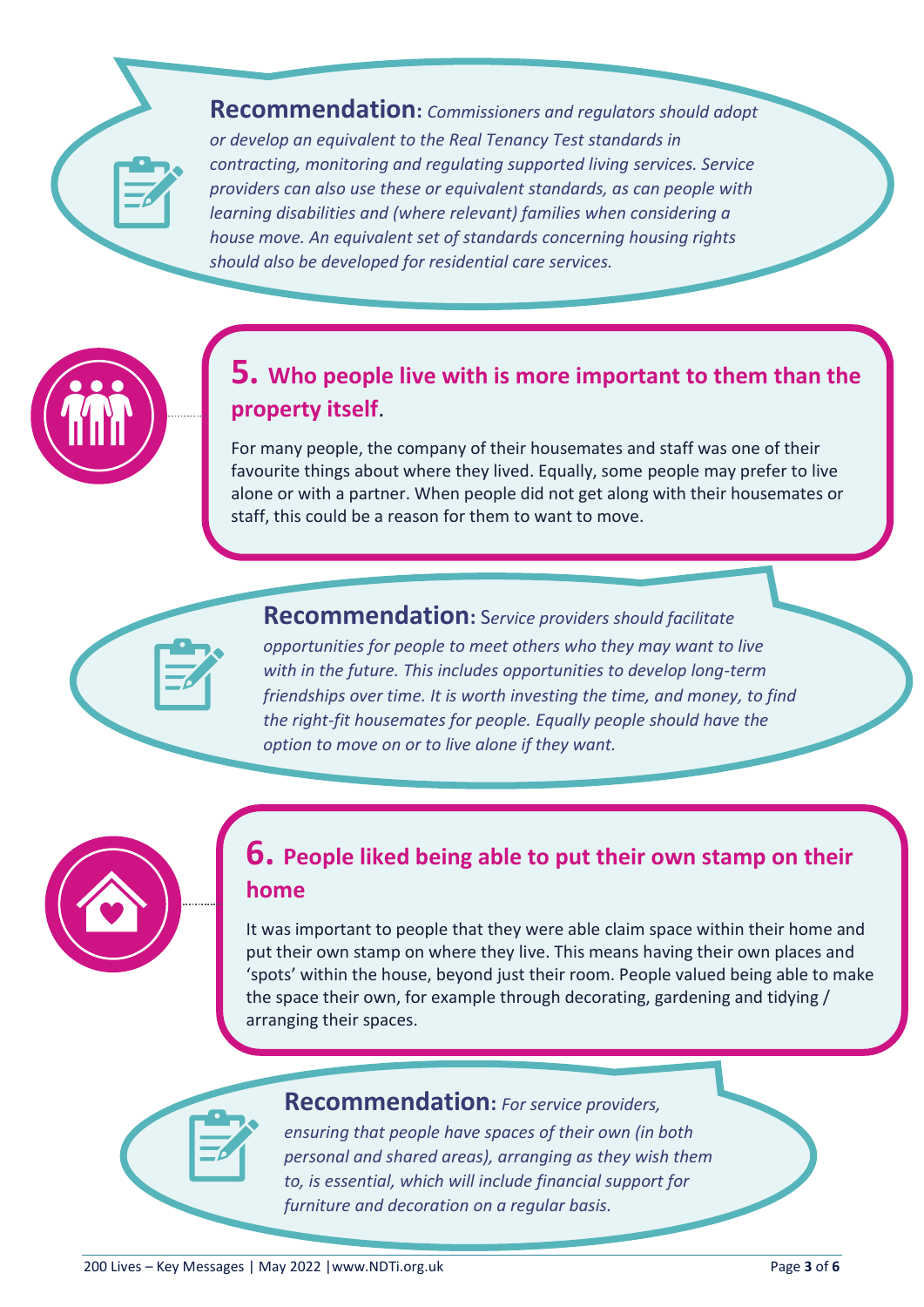## **7. What people want from a house might change as their aspirations change.**

For example, some people might want to live alone or with a partner. It seems that the current system focuses more on reactive moves, where people move only if there is a problem with their current home. People should receive support to plan ahead for the future and think about proactive moves that are associated with personal ambitions and progression**.**

**Recommendation:** *It is vital that commissioners, service providers and housing providers respect the right of people with learning disabilities to a meaningful life-course through adulthood, rather than assuming a perpetual present for people. This means respecting and facilitating people to develop their aspirations and wishes for the future, including moving home when people want to get their own place, live with a partner, become more independent, or move away from housemates they dislike.*



# **8. People in supported living felt more connected to their local community.**

Supported living households appeared to be more integrated into their surrounding communities. This can have positives and negatives; people in supported living were more likely to know their neighbours and be more involved in their communities. However, they could be more affected by local crime, antisocial behaviour and deprivation. This is reflective of broader social policy issues relating to austerity and the availability of housing, rather than necessarily the model of supported living itself.

People living in residential care tended to be more separate from their neighbourhood communities; their lives tended to revolve more around their home and who they lived with. This may help people to feel safe and secure, but can also be isolating. People in both settings said that knowing people in the local neighbourhood helped them to feel safe.



**Recommendation:** *The location of supported living housing stock and residential care homes, and what their neighbourhoods afford for people living there, need to be prime considerations for commissioners and providers.*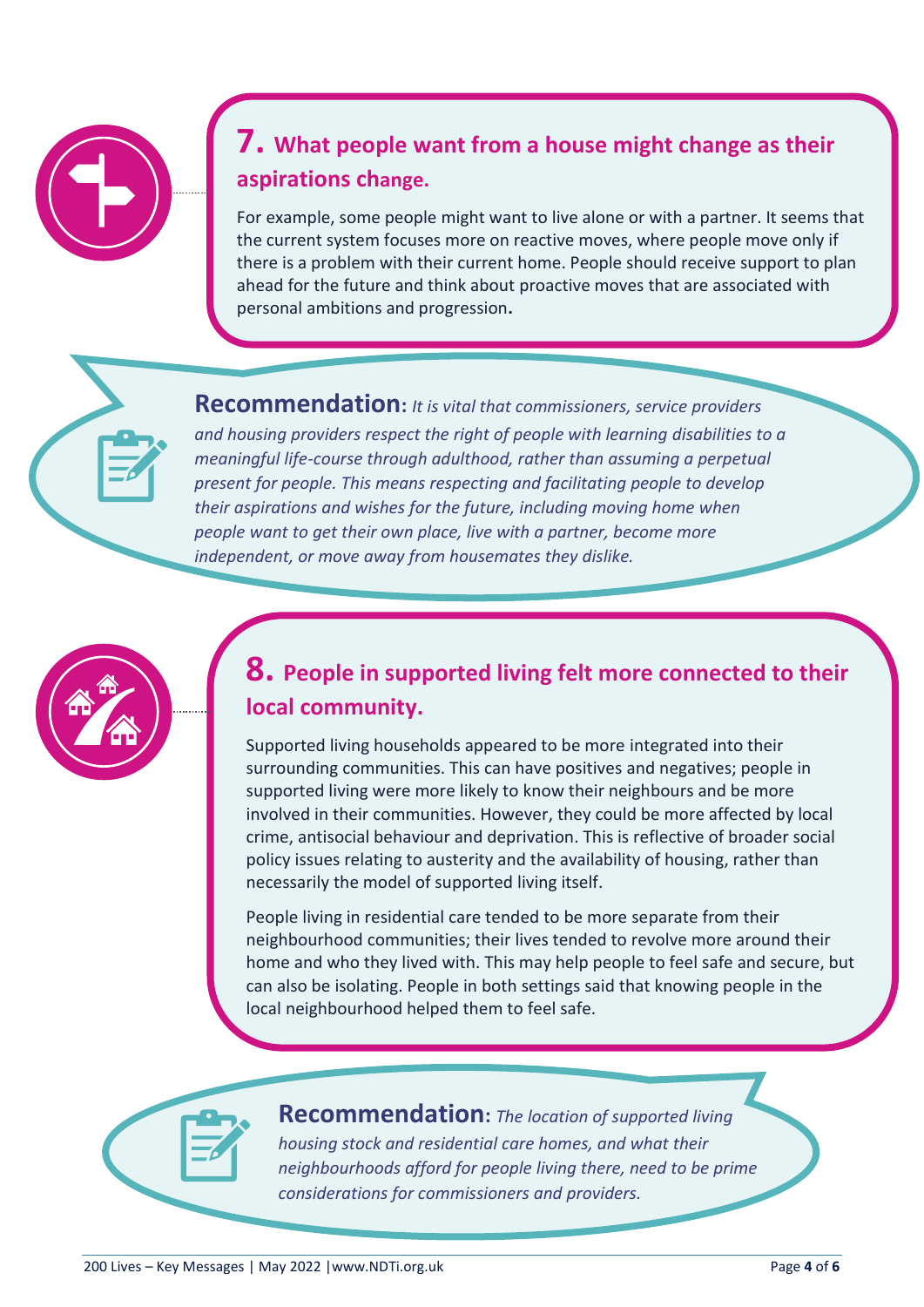

#### **9. People's routines often revolved around household tasks.**

Many people found it helpful having some sort of structure or routine to their week. As many people did not work, or only worked sporadically, how most people spent their time revolved largely around domestic tasks, going to the shops and using public transport to create a structure for the week, while also allowing time for spontaneity and time to relax. Many people wanted opportunities for progression and self-improvement in a whole range of areas of people's lives, although these opportunities were limited and often reliant on support staff.

There was very little focus on employment, with people citing the complications of the benefits system as a barrier to a paid job and people in residential care being paid in vouchers. Whether in voluntary or paid work, average hours per week were low (less than 10 hours per week).



**Recommendation:** *Effective support for people to get into fulfilling paid employment that allows people to develop their skills and change with their aspirations requires reform of the benefits system, commissioner action (for example in commissioning effective and proactive supported employment schemes), service provider encouragement and housing in locations that allow safe travel to and from work, as well as engagement with local employers.*



#### **10. People want to feel part of their local community.**

People spoke about the importance of feeling part of a community where they live. Living somewhere for a long time could help people to feel a sense of belonging, as they knew people in the area. People were proud of their roles within their families, friendship groups, local communities and / or romantic partnerships. For example, being part of a local church or supporting their local football team helped them to feel a sense of belonging.

No differences were found in terms of people's social networks across supported living and residential care, and the average size of people's social networks was quite small. When talking about their friends, people described a range of relationships from long-lasting close friendships to housemates to people that they occasionally bumped into in town. Sometimes people were friends with others through circumstances, for example attending the same day centre, and it was hard to keep up these friendships if someone moved on.

Living close to friends and family helped them to stay in touch; on the other hand, many people found it difficult to maintain connections after loved ones moved away. This meant that relationships were quite precarious and transient at times. Many people wanted to broaden their social networks, for example deepening existing friendships, finding a romantic partner or seeing family more often.